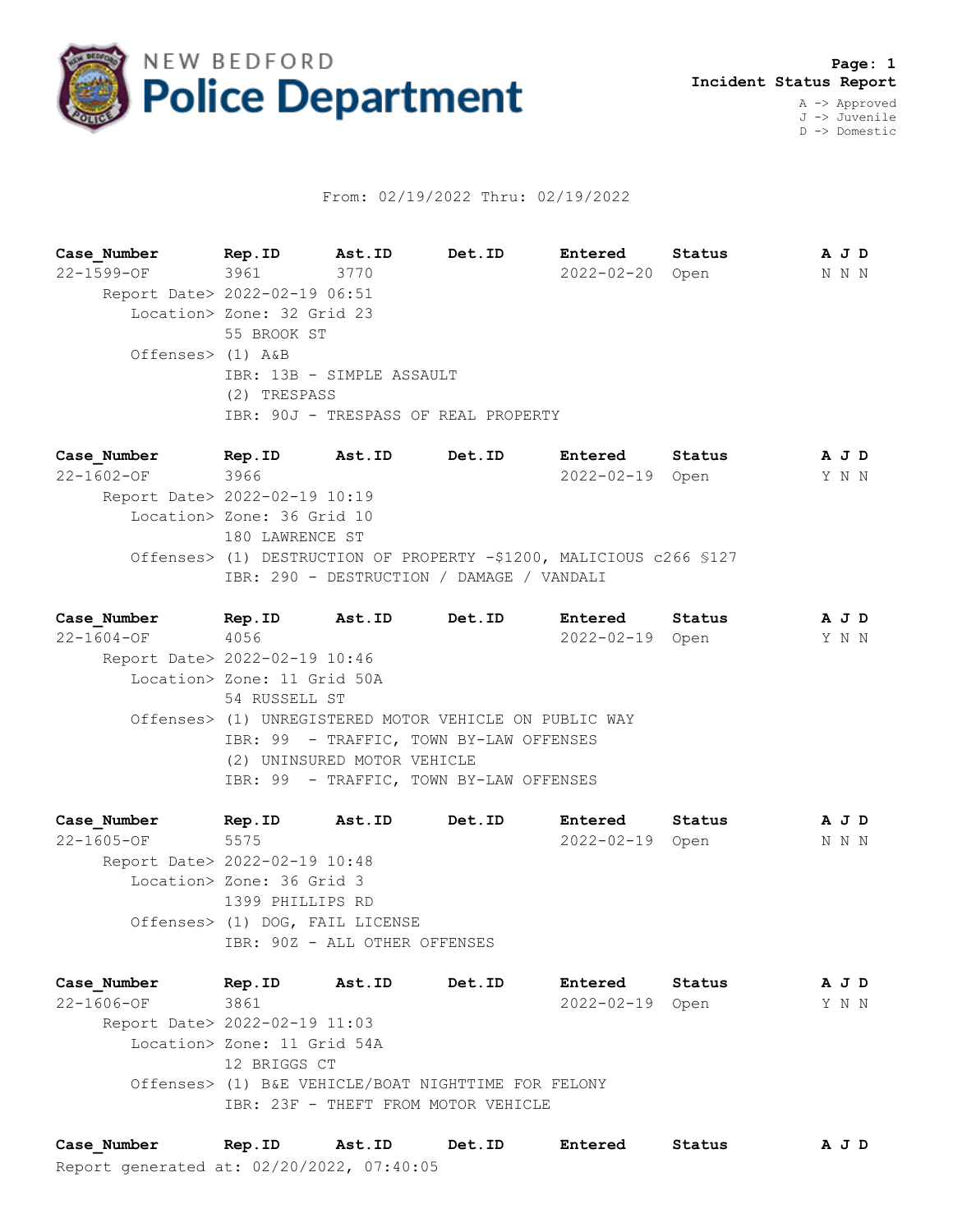

 **Page: 2 Incident Status Report**

> A -> Approved J -> Juvenile D -> Domestic

22-1607-OF 3849 2022-02-19 Open Y N N Report Date> 2022-02-19 11:09 Location> Zone: 22 Grid 47A 57 SHORT ST Offenses> (1) A&B IBR: 13B - SIMPLE ASSAULT

**Case\_Number Rep.ID Ast.ID Det.ID Entered Status A J D** 22-1608-OF 3967 2022-02-19 Open Y N N Report Date> 2022-02-19 12:28 Location> Zone: 31 Grid 24 373 BELLEVILLE AVE Offenses> (1) UNLICENSED OPERATION OF MV IBR: 99 - TRAFFIC, TOWN BY-LAW OFFENSES

| Case Number                   | Rep.ID                          | Ast.ID                   | Det.ID | Entered         | Status | A J D |  |
|-------------------------------|---------------------------------|--------------------------|--------|-----------------|--------|-------|--|
| 22-1610-OF                    | 5575                            |                          |        | 2022-02-19 Open |        | N N N |  |
| Report Date> 2022-02-19 13:48 |                                 |                          |        |                 |        |       |  |
|                               | Location> Zone: 36 Grid 5       |                          |        |                 |        |       |  |
|                               | 61 SATURN DR                    |                          |        |                 |        |       |  |
|                               | Offenses> (1) DOG, FAIL LICENSE |                          |        |                 |        |       |  |
|                               | IBR: 90Z - ALL OTHER OFFENSES   |                          |        |                 |        |       |  |
|                               |                                 | (2) BODILY INJURY BY DOG |        |                 |        |       |  |
|                               | IBR: 90Z - ALL OTHER OFFENSES   |                          |        |                 |        |       |  |
|                               |                                 |                          |        |                 |        |       |  |
|                               |                                 |                          |        |                 |        |       |  |

| Case Number                   | Rep.ID                     | Ast.ID                                   | Det.ID | Entered          | Status | A J D |  |
|-------------------------------|----------------------------|------------------------------------------|--------|------------------|--------|-------|--|
| $22 - 1614 - OF$              | 4039                       |                                          |        | $2022 - 02 - 19$ | Open   | Y N N |  |
| Report Date> 2022-02-19 16:10 |                            |                                          |        |                  |        |       |  |
|                               | Location> Zone: 31 Grid 24 |                                          |        |                  |        |       |  |
|                               | 357 N FRONT ST             |                                          |        |                  |        |       |  |
|                               |                            | Offenses> (1) SHOPLIFTING BY ASPORTATION |        |                  |        |       |  |
|                               |                            | IBR: 23C - SHOPLIFTING                   |        |                  |        |       |  |
|                               |                            |                                          |        |                  |        |       |  |

| Case Number                   | Rep.ID                      | Ast.ID                                   | Det.ID                                  | Entered         | Status | A J D |  |
|-------------------------------|-----------------------------|------------------------------------------|-----------------------------------------|-----------------|--------|-------|--|
| $22 - 1615 - OF$              | 4012                        |                                          |                                         | 2022-02-19 Open |        | Y N N |  |
| Report Date> 2022-02-19 16:34 |                             |                                          |                                         |                 |        |       |  |
|                               | Location> Zone: 33 Grid 15A |                                          |                                         |                 |        |       |  |
|                               | 536 N FRONT ST              |                                          |                                         |                 |        |       |  |
|                               |                             | Offenses> (1) UNLICENSED OPERATION OF MV |                                         |                 |        |       |  |
|                               |                             |                                          | IBR: 99 - TRAFFIC, TOWN BY-LAW OFFENSES |                 |        |       |  |

**Case\_Number Rep.ID Ast.ID Det.ID Entered Status A J D** 22-1620-OF 3979 2022-02-19 Open Y N N Report Date> 2022-02-19 19:08 Location> Zone: 31 Grid 25A 122 SAWYER ST Offenses> (1) UNARMED ROBBERY IBR: 120 - ROBBERY